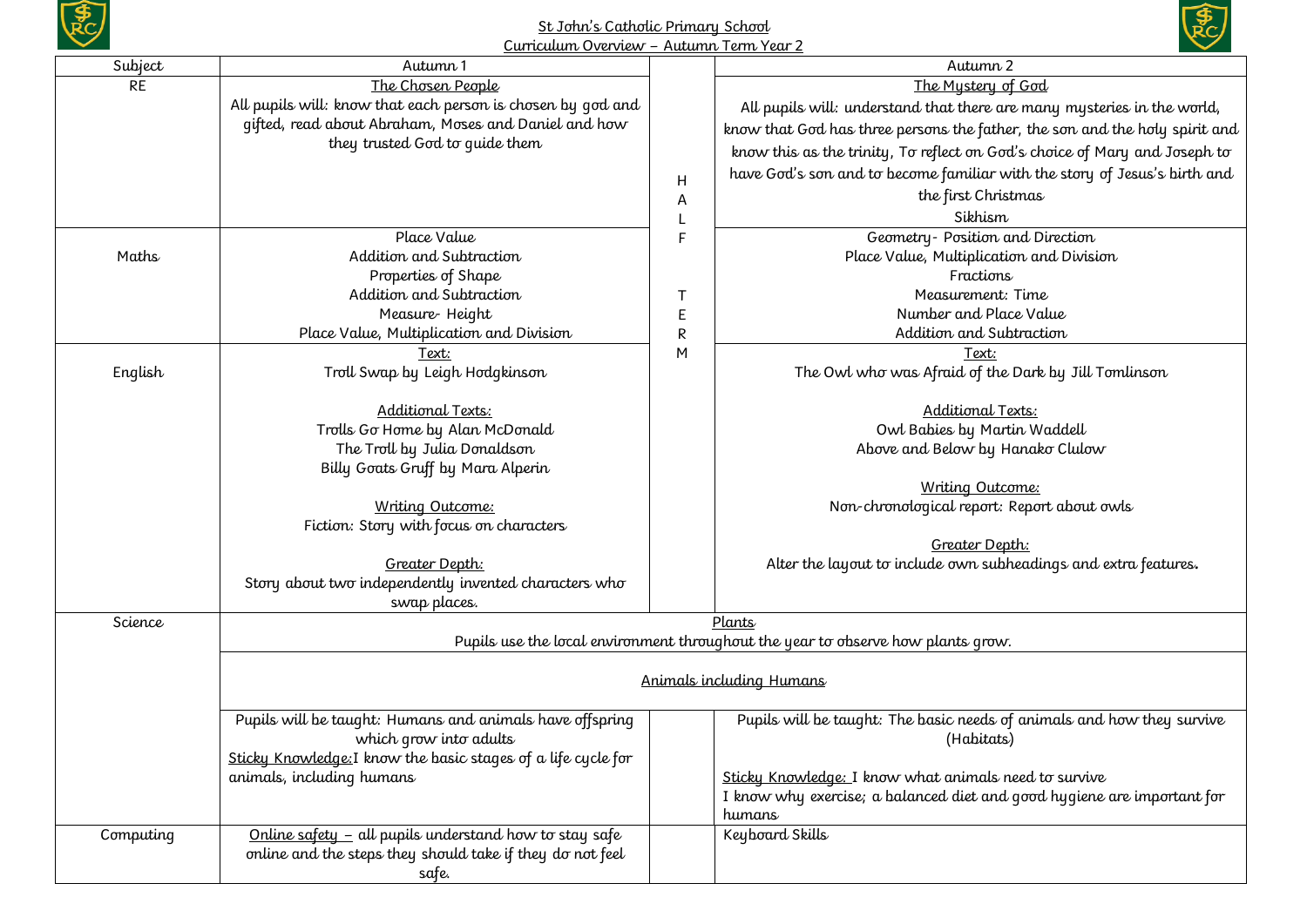|                          | Internet research<br>Recognise use of IT planning                                                                                                                                                                                                                                                                                                                                                                                |                                                                                                                                                                                                                                                                                                                                                                                                                                                                                                                                                                         |
|--------------------------|----------------------------------------------------------------------------------------------------------------------------------------------------------------------------------------------------------------------------------------------------------------------------------------------------------------------------------------------------------------------------------------------------------------------------------|-------------------------------------------------------------------------------------------------------------------------------------------------------------------------------------------------------------------------------------------------------------------------------------------------------------------------------------------------------------------------------------------------------------------------------------------------------------------------------------------------------------------------------------------------------------------------|
| Geography and<br>History | Geography<br>Compare a small area of the UK with a small area in a<br>contrasting non-European country (another location where<br>owls live)<br>Sticky Knowledge: I can name the capital cities of England,<br>Wales, Scotland and Northern Ireland.                                                                                                                                                                             | Geography<br>World's seven continents and 5 oceans<br>Which continents have owls on?<br>Sticky Knowledge: I can name the continents of the world and locate them<br>on a map<br><b>History</b><br>Events beyond living memory - Gunpowder plot 1605/ link with Bonfire<br>night<br>Sticky Knowledge: I know about an event before my Grandparents were<br>born                                                                                                                                                                                                          |
| PE                       | Mighty Movers (Running)<br>Pupils will be taught to run effectively using arms,<br>Understand the purpose of a circuit and how it can improve<br>fitness, develop a good running technique with balance and<br>co-ordination<br>Ugly Bug Ball Dance<br>Pupils will be taught to move to music, changing speeds,<br>body shape, explore different actions and move in different<br>directions to the rhythm and beat of the music | Multi-Skills<br>Pupils will be taught to aim a variety of balls and equipment accurately,<br>throw a ball at the right peed and strength, travel in different directions<br>and ways, combine a number of co-ordination drills, using upper and<br>lower body movements.<br><b>Boot Camp</b><br>Pupils will be taught to agility and co-ordination, raise heart rate, learn<br>moves and perform them with good technique and balance, understand<br>what happens to the heart rate when exercising, perform simple patterns of<br>movement and complete basic circuits |
| <b>PSHE</b>              | RSE: Health Education.<br>Health and Wellbeing: Healthy eating, Internet Safety,<br>Medicines, Basic first aid, Changing adolescent body,<br>classroom rules,                                                                                                                                                                                                                                                                    | RSE: Health Education<br>Health and prevention, physical health and fitness, global Remembrance<br>Day, mental health and anti-bullying week                                                                                                                                                                                                                                                                                                                                                                                                                            |
| Art /DT                  | Art<br>Study of Joan Miro - create your own troll Joan Miro style<br>Using colour, pattern, texture, line, shape, form and space.<br>Work of a range of artists<br>Sticky Knowledge: I know how to create a piece of artwork<br>in response to the work of another artist<br>I know how to mix paint to create secondary colours                                                                                                 | DT<br>Create a suitable 'fat ball' to feed an owl<br>Explore and evaluate a range of existing products and designs<br>Stick Knowledge: I think of an idea and plan what to do next<br>I can describe the ingredients I am using<br>I can explain what went well with my work                                                                                                                                                                                                                                                                                            |
| Music                    | <b>Exploring Duration</b><br><b>Exploring Pulse and Rhythm</b><br>Using various songs and instruments the pupils will recreate<br>short pieces of music with varying pitch, rhythm and<br>duration before creating their own composition<br>Focus on reggae and blues music to link with Black History<br>week (5 <sup>th</sup> October)                                                                                         | Songs for the Christmas Play Production<br>The pupils will learn various songs off by heart to perform at the Christmas<br>production.                                                                                                                                                                                                                                                                                                                                                                                                                                  |
| Homework                 |                                                                                                                                                                                                                                                                                                                                                                                                                                  | Reading, spellings (these will be put in the spelling books every Tuesday after the test). English and Maths (In homework books) Times tables                                                                                                                                                                                                                                                                                                                                                                                                                           |